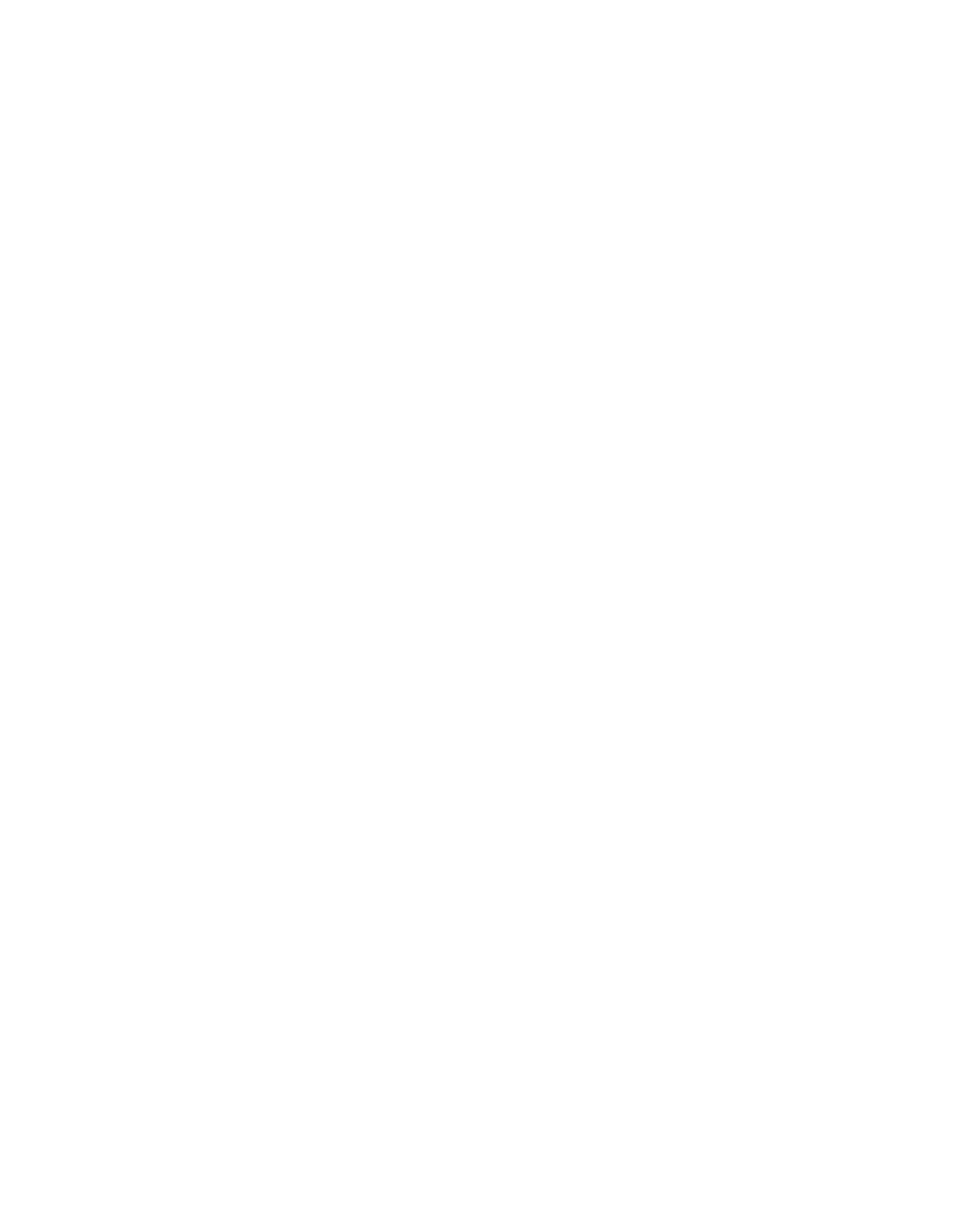Tax amnesty proponents emphasize that enforcement resources must be increased following the amnesty. The intent seems obvious: accept amnesty by signing-up or afterwards be caught and receive harsher penalties. However, the claim of increased enforcement, even if intended and enacted, does not guarantee that the increase becomes permanent or ever occurs. Some (Alm, McKee, and Beck 1990, Alm and Beck 1990, Andreoni 1991, and Becker 1968) believe that amnesty reduces the need for future enforcement. These amnesty proponents emphasize the collection of revenues plus a longer-term positive impact on collections through placement on tax rolls of previous non-filers. Others believe that the Internal Revenue Service=s (IRS) inadequate collection procedures fail to detect most tax cheats. To such believers (Pilla 1998 and Lerman 1986), tax amnesty erases the past so that improved collection methods can be focused only on the present and future. Still others (Delong and Posey 1987 and Lerman 1986) consider the penalties for noncompliance with tax laws as being so excessive that amnesty provides a way of clearing the Areputation and conscience without facing high penalties@ (Delong and Posey, p. 43).

Opponents of tax amnesty stress the potential for reduced compliance. Some (Alm and Beck 1990 and Andreoni 1991) believe amnesty encourages increased non-compliance with the tax code by implying that enforcement has been ineffective or that enforcement acts as a lottery in which the individuals face a low-probability of detection.<sup>1</sup> To others (Jackson 1986) amnesty improperly rewards illegal behavior and, hence, creates undesirable incentives within society. A related argument stresses the relative impact on individuals who previously had voluntarily confessed and incurred penalties that the amnesty eliminated. Others focus on the inability to convince people that the amnesty is a one-time event; hence, some tax evaders still do not comply but await a future amnesty.

<u>.</u>

<sup>&</sup>lt;sup>1</sup> Report from the 1997 Congressional Joint Committee on Taxation. The Committee concludes that in the long-run amnesty reduces taxpayer compliance and that revenues would rise by \$4.2 billion in the first year of an amnesty; and, that over a nine-year period collections would decline by \$8 billion.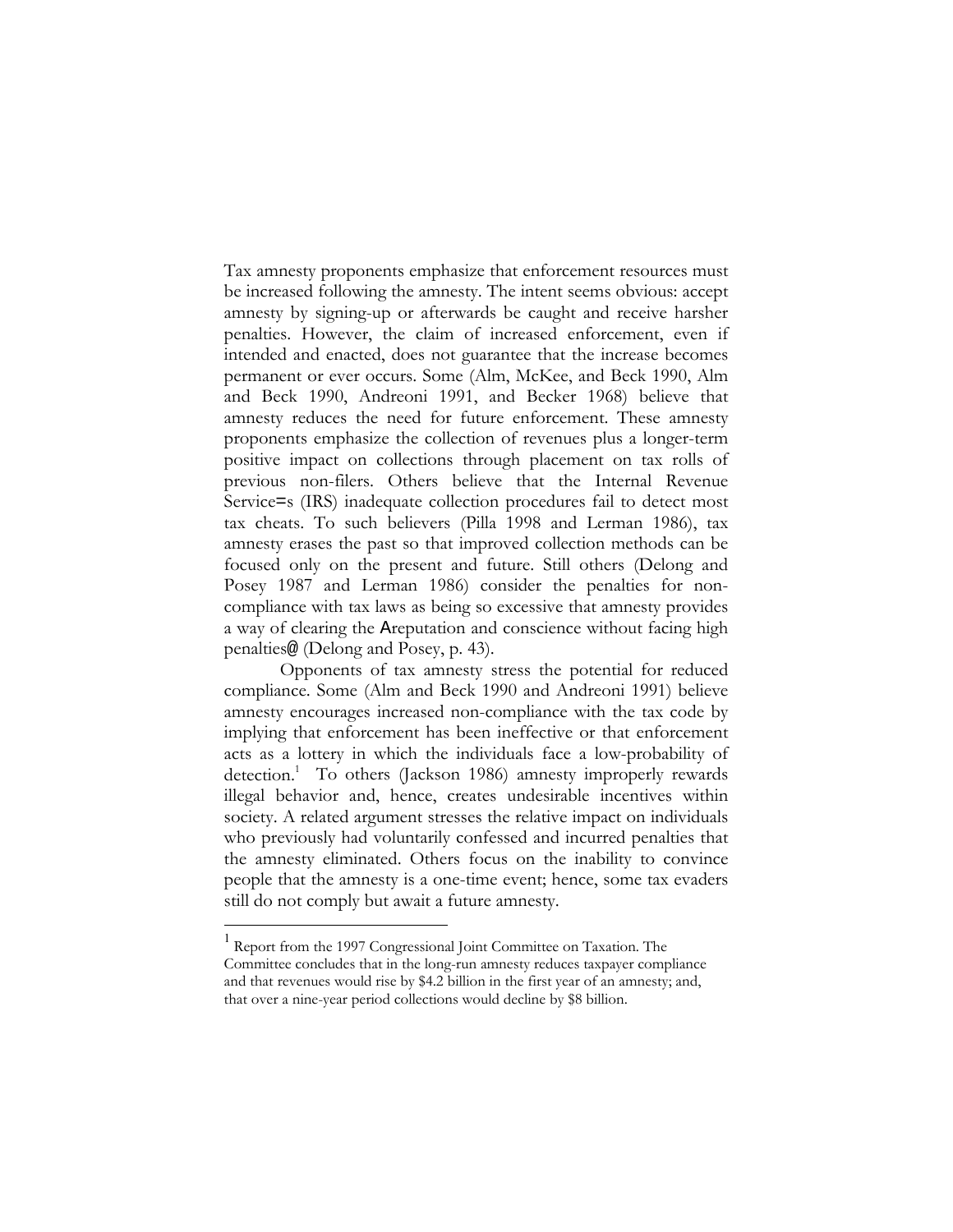### **Model**

1

Economists have modeled tax amnesty in two ways: expected utility and prospect theory. Good examples of the utility approach are found in Allingham and Sandmo (1972) and Cowell (1985), while Alm and Beck (1990) develop the prospect theory approach. Unlike these approaches that aggregate from the individual, we begin with the aggregate in order to focus analysis not on the individual=s response but on government=s policy response. After all, outcomes of the utility and prospect approaches depend on the political policies that follow.

In the tradition of Gary Becker (1968), and, also recently and more directly, that of J. R. Clark and Dwight Lee (1996 and 1997), we begin with long-run and short-run demand curves (Figure 1A), and from them, develop long-run and short-run Laffer curves respectively (Figure 1B). We then add community-indifference curves in order to identify the equilibrium (Figure 2). $<sup>2</sup>$ </sup>

In Figure 1A, we posit a long-run demand curve,  $D_{LR}$ , with tax delinquency or dollars of taxes evaded on the horizontal axis, and the risk of being caught and convicted of tax evasion on the vertical axis. Tax evasion is only risky provided government allocates resources to enforcing its tax code. This is opposite to the mountain climbing example focused upon by Clark and Lee (1997) that because it is inherently risky requires resources to reduce risk (from climbing).

 $^{2}$  The work of Clark and Lee expands upon earlier work by Buchanan and Lee (1982a and 1982b) that developed the short-run and long run implications for different time horizons through Laffer type curves.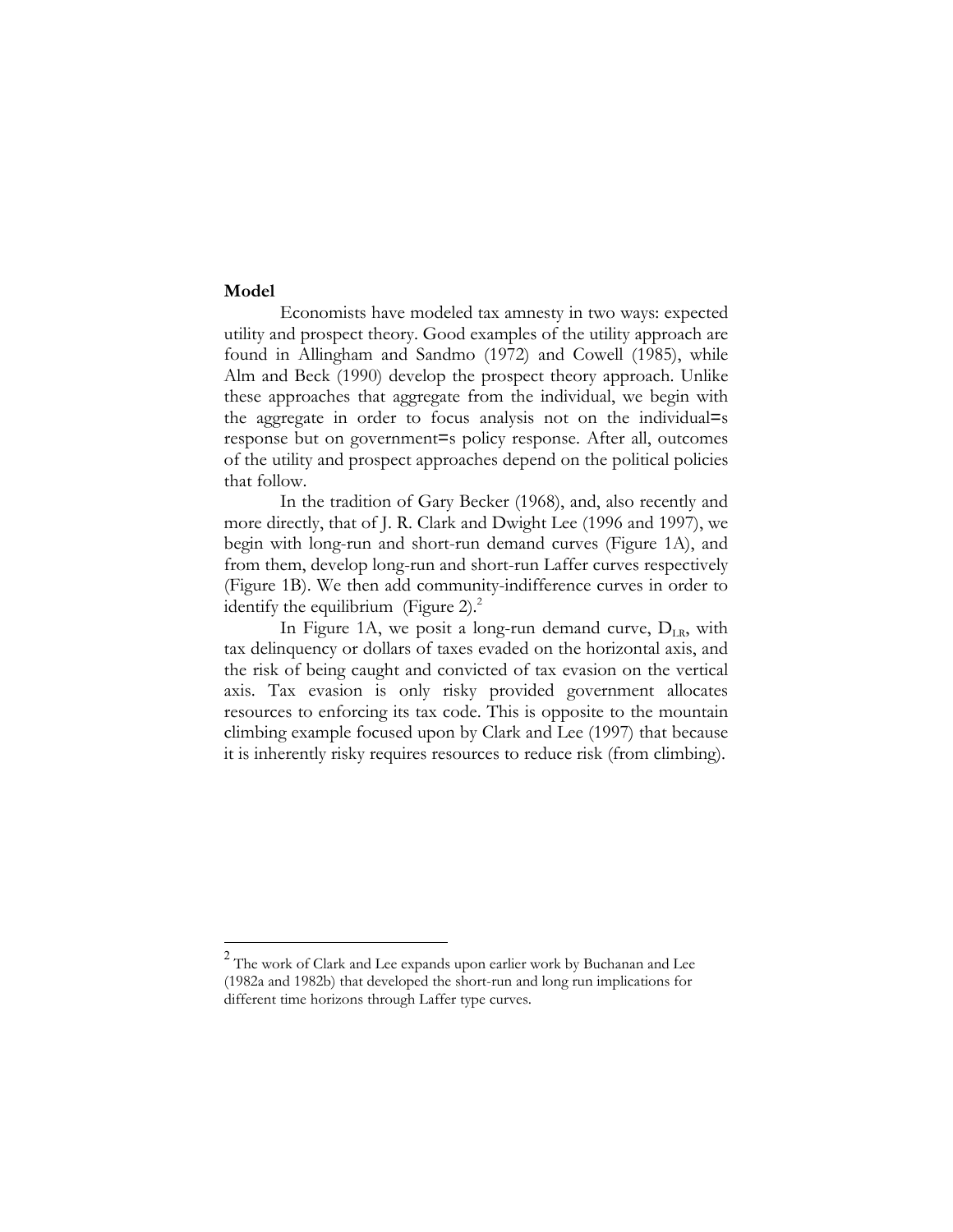At the origin of Figure 1A, where no resources are allocated to enforcement, tax evasion is without risk, and therefore, the dollars of expected taxes evaded become substantial. Zero enforcement implies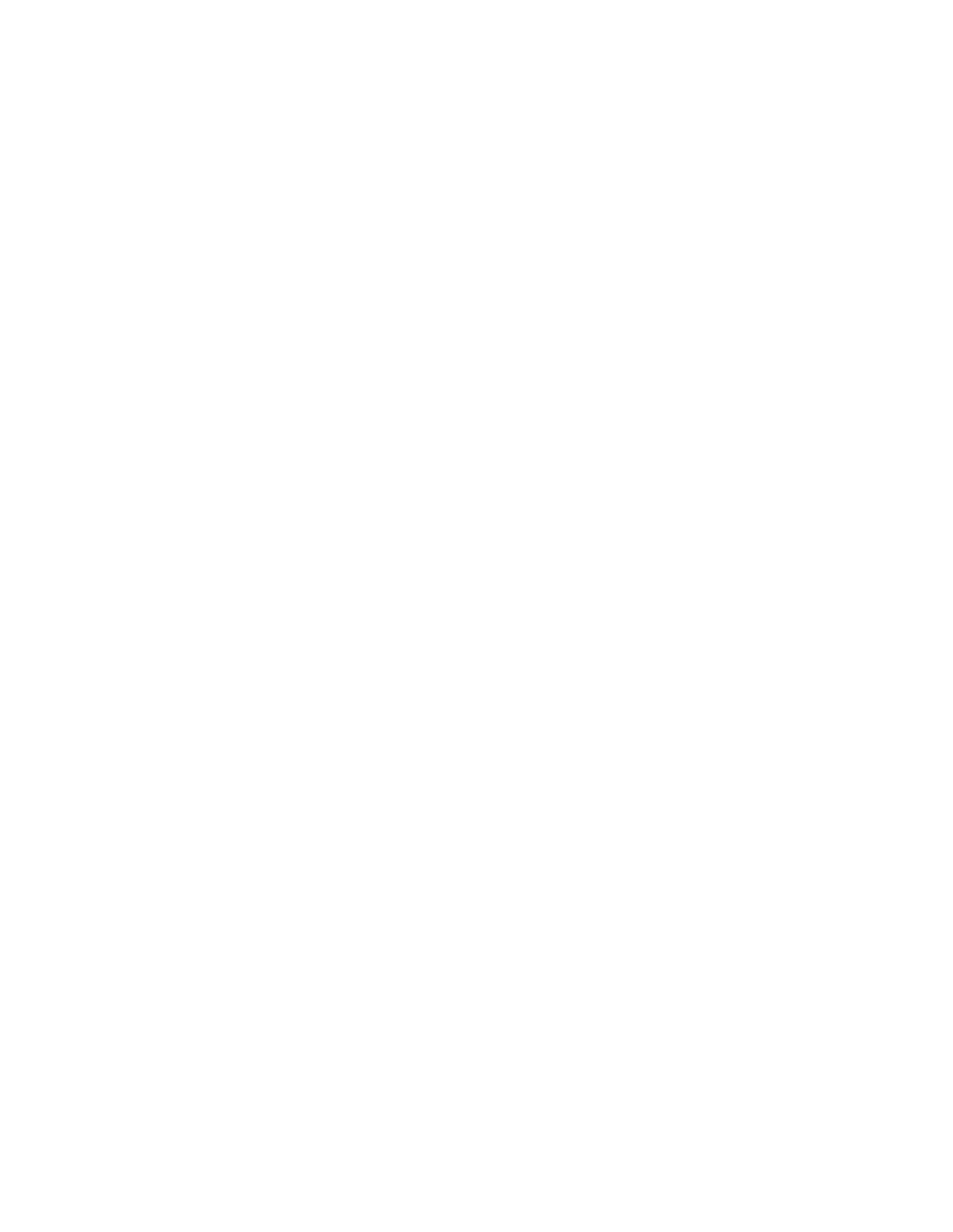expected cost from evasion.<sup>3</sup> As the public realizes or perceives that a change in enforcement has occurred, expected compliance with the tax code changes accordingly. Thus, tax evasion declines with increased risk, giving the negatively sloped demand curve.

 Of course, enforcement efforts change for a variety of reasons. Re-allocations occur within the IRS due to changed public attention, to a newly elected President, Congress, or other relevant leadership change. Importantly, taxpayers initially are not likely to take seriously such change. Following a change in risk, individuals may not believe that enforcement has changed, may incorrectly estimate the implications of the change, or may find adjusting their behavior awkward, if not impossible. For example, consider the quandary of the person who, having never filed a tax return, learns of an enhanced effort to detect tax cheats. What does this individual do? In response to the increased probability of detection, does the individual continue not filing a tax return or begin filing with the possibility of alerting the IRS to past discrepancies? Similar behavior quandaries C such as >should the individual cease filing taxes= C arise following an apparent reduction in the risk of detection. Evasive behavior may not be immediately adjusted to the alteration in risk. However, eventually individuals will fully adjust their tax evasive behavior relative to the risk of detection. The short-run demand curve,  $D_{SR}$ , in Figure 1A, depicts adjustment over a period too short to facilitate full adjustment to changes in risk.

 $3$  Government is assumed to use enforcement resources efficiently or at some constant level of efficiency so that the risk of detection changes with changes in enforcement resources.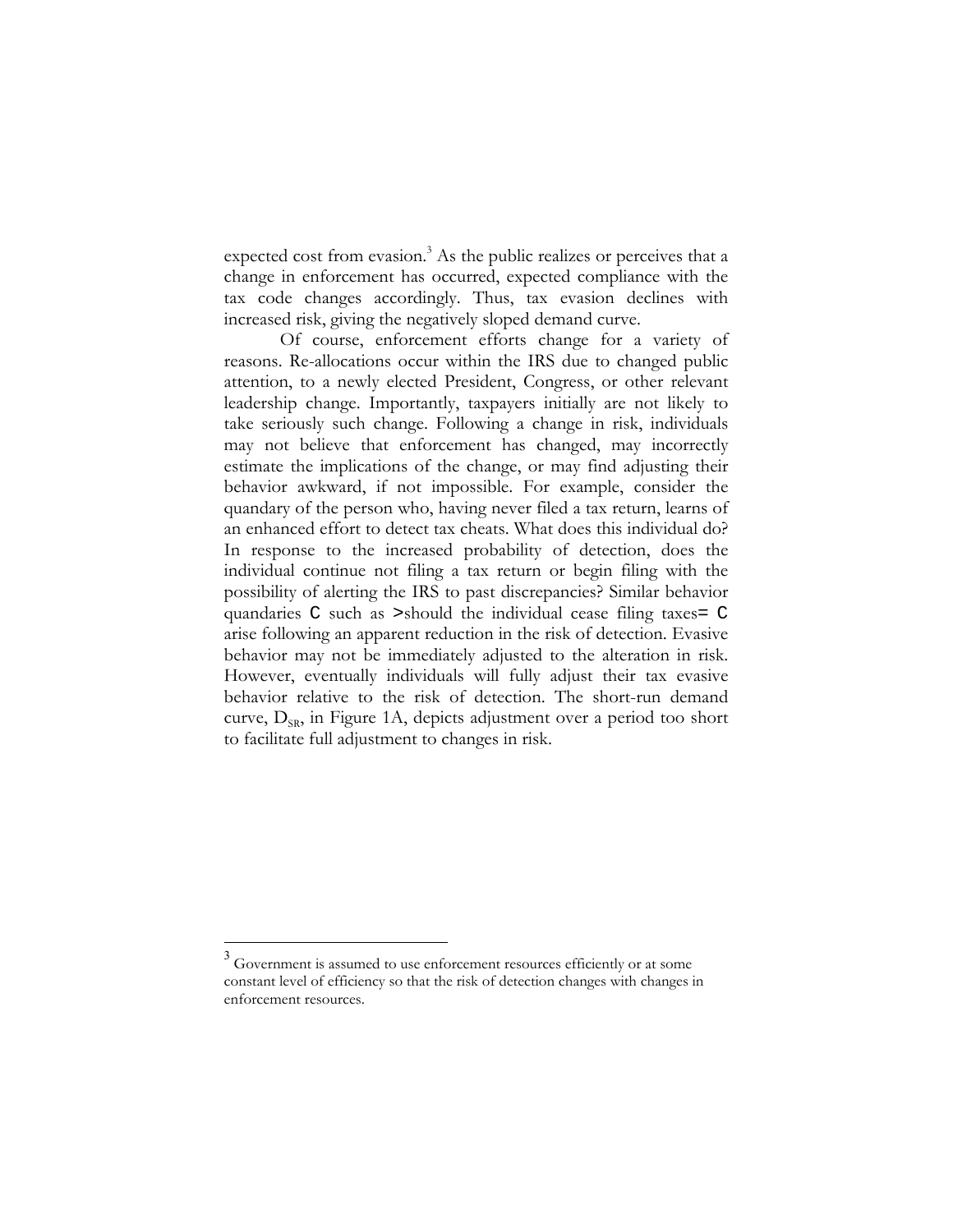The long-run Laffer curve (LRLC) of Figure 1B is derived from the long-run demand curve in Figure 1A. At zero risk, no enforcement of the tax code, substantial tax evasion is expected because it is costless. The percentage of delinquent taxes is substantial and the collection of current taxes is minimal. The longrun Laffer curve approximates passing through the origin because the collection of delinquent plus current taxes is a minimum. With resources allocated to enforcement, the risk of detection increases, providing incentive for increased taxpayer compliance. At low levels of risk, the change represents a relatively large percentage increase in risk and results in a relatively small percentage decrease in tax evasion. Therefore, tax evasion is inelastic with respect to risk at low risk levels so that the Laffer curve, plotting current and delinquent taxes collected against risk, shows a positive slope.<sup>4</sup> As enforcement continues to increase, the risk to tax evasion increases inducing rational taxpayers to reduce their evasion of taxes. Increasing the risk results in declining tax delinquency (increased tax compliance). In this continuum, a given absolute increase in risk becomes relatively smaller while the reduction in tax evasion, as a percentage of the decreasing level of evasion, becomes larger. Eventually, this delinquency effect exceeds the compliance gain so that the collection of delinquent plus current tax revenues declines. At this point the long-run Laffer curve becomes negatively sloped. When the enforcement is so vigorous that detection is almost certain, only risk seekers continue to evade taxes. Thus, unpaid taxes and their collection approach zero though they likely never fall to zero however high the enforcement. The curve labeled  $LRLC<sub>0</sub>$  in Figure 1B, results with the form that has come to be termed a Laffer curve.

The long-run Laffer curve changes from a positive slope to a negative slope at risk level  $R_1$ . Economists recognize this as the point

 $4$  When the risk is low, an allocation of additional resources to enforcement enhances tax revenues through the collection of additional unpaid taxes plus it increases immediate compliance with the tax code. It is likely that those underreporting taxes would argue that the enforcement resources should more wisely be used (have a higher societal return) in some other activity.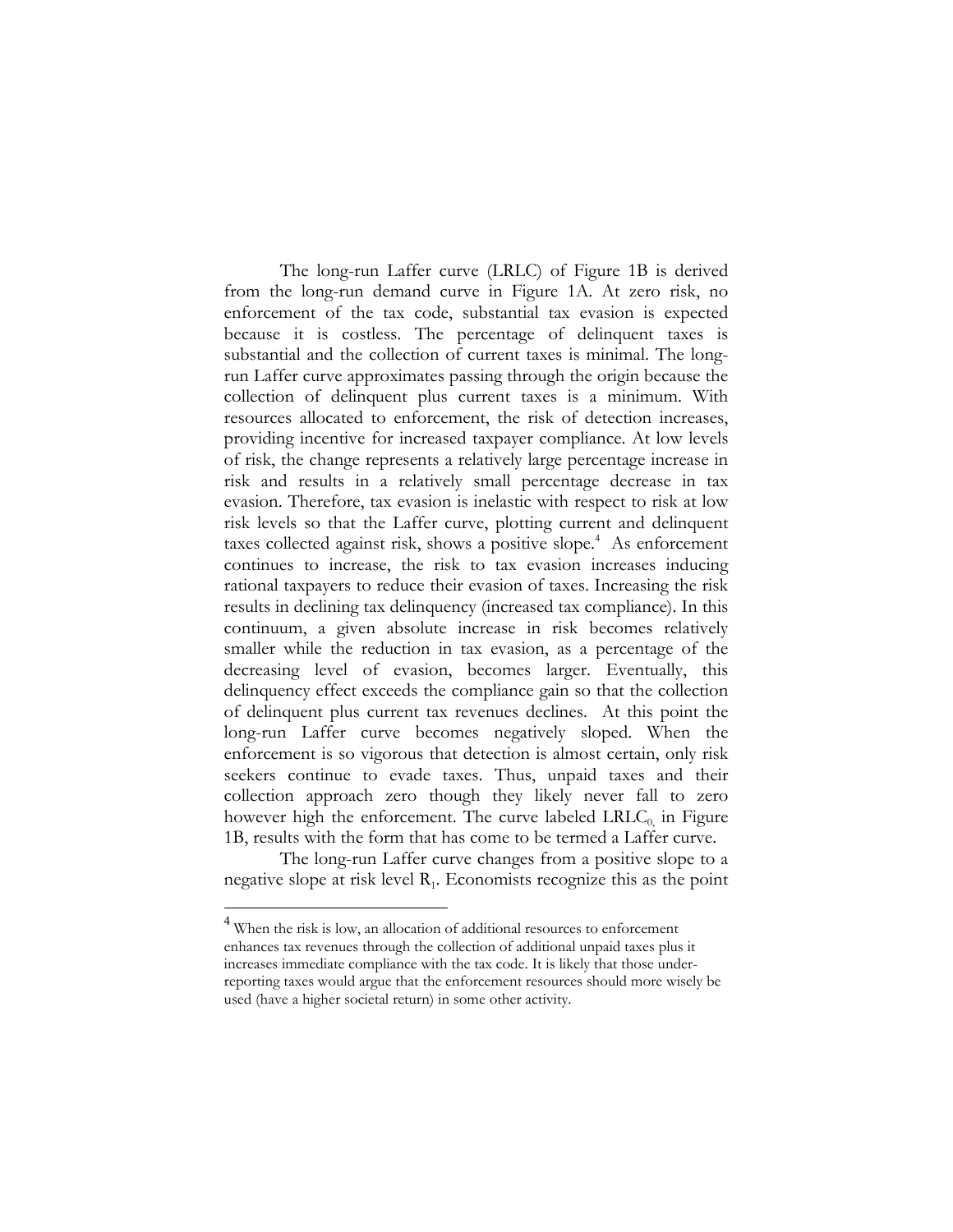of unit elasticity of demand at which revenues from current and delinquent taxes are maximized.

The long-run Laffer curve assumes optimal behavioral including adjustment to enforcement. However, in the short-run tax evasion is adjusted sub-optimally in response to change in enforcement resources, and thus, risk. For example, in the short run, additional enforcement resources increase current tax revenues and collection of delinquent taxes more than in the long run, because evasive behavior has not optimally decreased. Due to the too high level of tax delinquency the stock of delinquent taxes exceeds its optimal level. Obviously, past behavior cannot be altered, nor can current behavior be completely adjusted by a public that knows neither the when, where, nor how of an alteration in enforcement; nor, does the public know whether or not the alteration in resources impacts the rigor of enforcement.<sup>5</sup> Imperfect knowledge exists immediately following any changed allocation of enforcement resources. Until taxpayers learn of and become convinced of a change and its implications, less than full behavioral adjustment occurs. This implies that short-run increases in enforcement detect more tax evasion than in the long run. The opposite holds for shortrun reductions in enforcement. Thus, the short-run demand curve  $D_{SR}$  (Figure 1A), is less elastic than the long-run curve. The less than full adjustment results in a short-run Laffer curve,  $SRLC<sub>0</sub>$  in Figure 1B, that is flatter than  $LRLC_0$ . Short-run Laffer curves always intersect the long-run Laffer curve from left (above) to the right (below).

The short-run Laffer curves depict the outcome of society=s short-run behavior relative to changes in risk. Government sets that risk level through its rigor of tax enforcement. Because scarce resources underpin the risk of tax evasion, society, through government, trades-off increased risk against the enhanced collection of taxes. We model this trade-off using community indifference

<sup>5</sup> For example, more resources could mean more IRS audits, more detailed audits, more vigorous prosecutions, more incarceration, new buildings, or more staff, without actual impact on enforcement.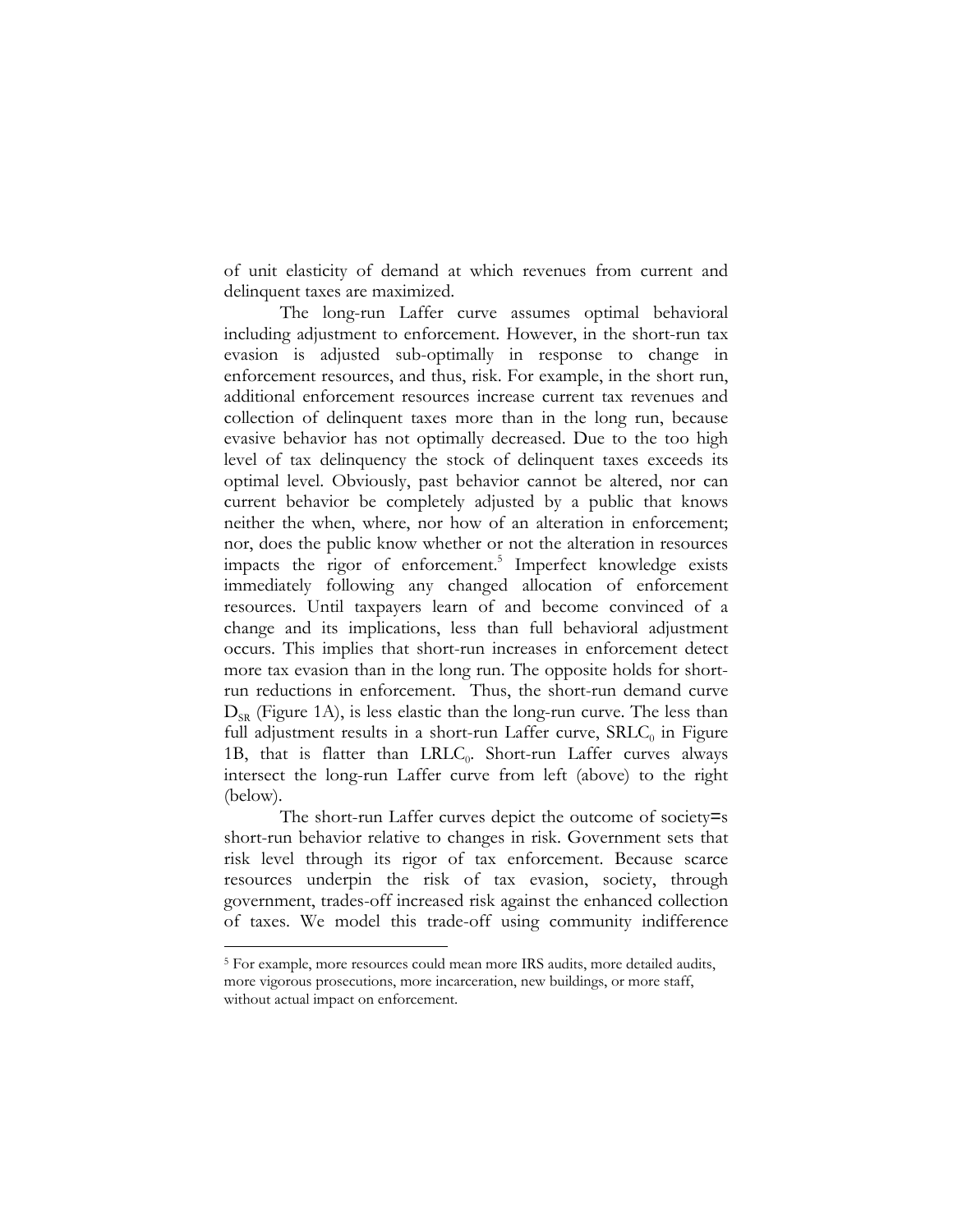curves along which societal welfare is held constant as the opportunity cost of risk due to enforcement is traded-off against taxes collected. Each indifference curve such as  $I_0$  or  $I_1$  in Figure 2 has a generally positive slope (but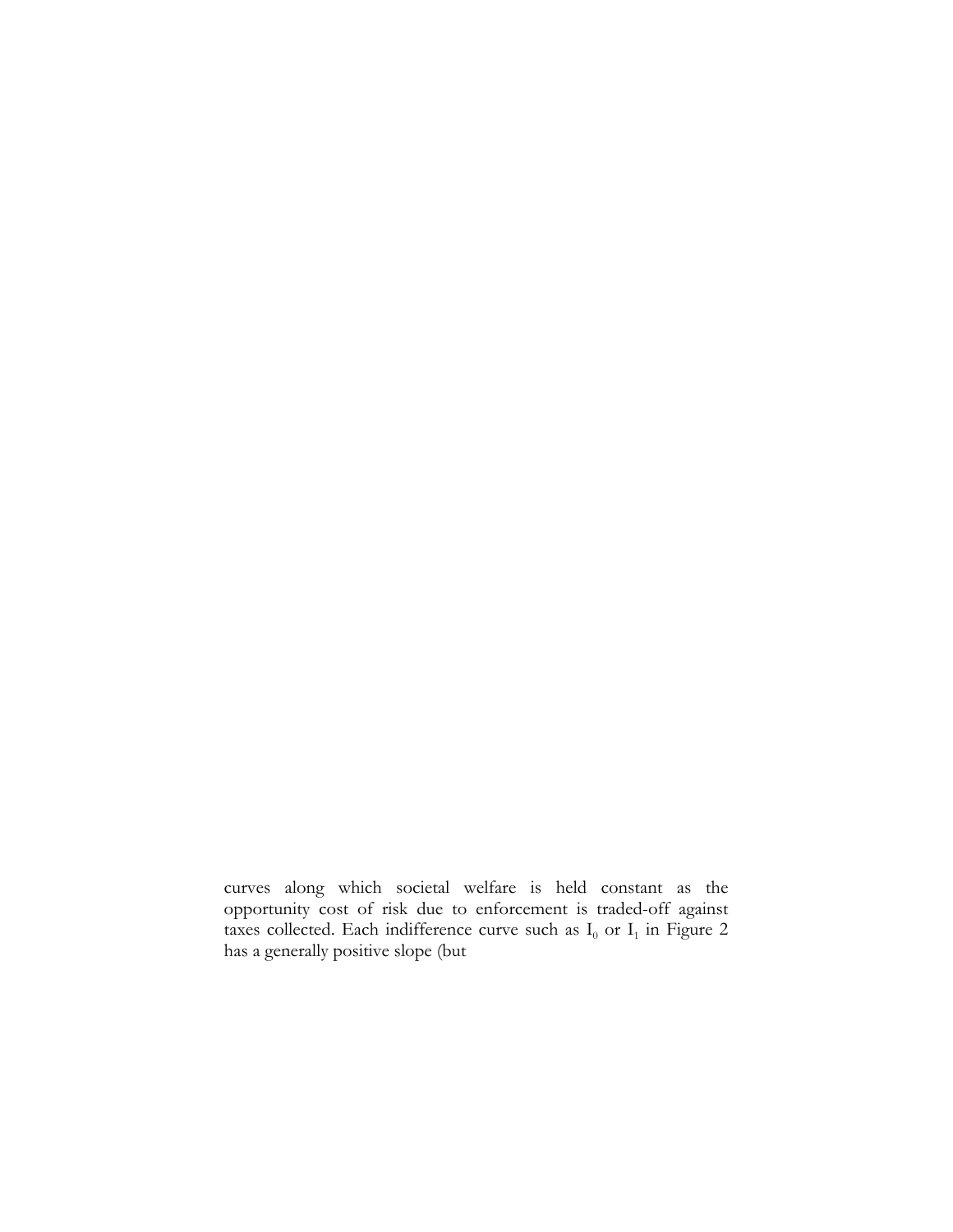could become backward bending at high levels of enforcement). The additional tax revenues from enhanced enforcement fund benefits that offset the benefits lost elsewhere from the reallocation of resources into that enforcement. 6 Indeed, a rational law-abiding society demands that more enforcement be offset by evidence of reduced tax evasion or the increased collection of delinquent taxes. In Figure 2, a vertical move to the north, representing increased risk with unchanged collection of current and delinquent taxes, lowers societal welfare. Likewise, a horizontal move to the west, representing reduced collection of current and delinquent taxes in combination with unchanged risk, harms society by advantaging the payoff to noncompliance with tax laws.<sup>7</sup>

Generally, indifference curves to the northwest represent decreases in societal satisfaction.  $I_1$  represents a lower level of societal satisfaction than does  $I_0$ . The application of more resources increases the risk from non-compliance. Eventually, diminishing returns requires increasing amounts of enforcement resources in order to achieve a given increase in taxpayer risk. That is, indifference curves, such as  $I_0$  and  $I_1$ , become more steeply sloped to the northeast. Plausibly, enforcement could become so intrusive and harassing as to yield negative value to society. If enforcement is widely perceived as intrusive and harassing, the indifference curves would bend backwards as in the example of the indifference curves  $I_0$  and  $I_1$ above  $R_2$  in Figure 2.<sup>8</sup>

1

<sup>6</sup> An example might be the federal government=s decision several years ago to use anti-submarine aircraft to patrol in the Caribbean as part of U.S. interdiction forces against drug traffickers. *Ceteris paribus*, the level of national defense must have declined.

 $<sup>7</sup>$  The indifference curves do not necessarily begin at the origin.</sup>

<sup>&</sup>lt;sup>8</sup> Indeed, during the fall 1997 Congressional hearings pertaining to IRS enforcement and collection efforts, some presenters quite clearly articulated the belief that IRS tactics had become that intrusive and that citizens would be better off with a shrunken IRS.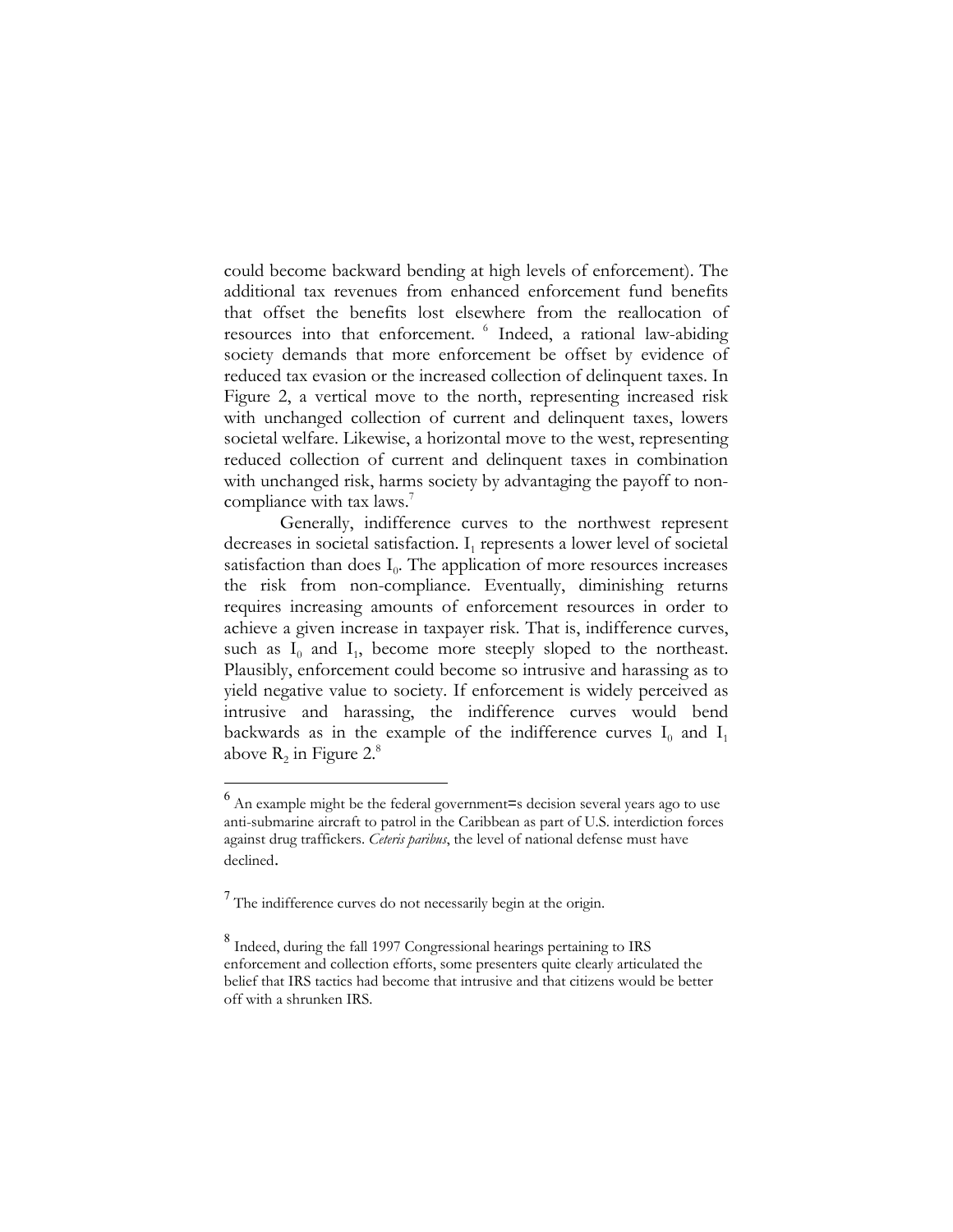Theoretical long-run equilibrium occurs at the tangency between the LRLC and a community indifference curve. The tangency has the community indifference curve  $I_0$ , positioned below  $LRLC_0$  except at the tangency point.<sup>9</sup> Were the tangency to occur with the indifference curve lying above the Laffer curve, the tangency would identify, not a maximum level of satisfaction, but a minimum level.

The long-run equilibrium is unlikely to be obtained given government policy makers= shorter-run focus (Buchanan and Lee, 1982). More likely, a short-run political equilibrium is approximated that lies on LRLC<sub>0</sub> at  $E_0$ .  $E_0$  is identified by the tangency between an indifference curve,  $I_0$  and a short-run Laffer curve, SRLC<sub>0</sub> (Figure 2). At  $E_0$ , the community is in the long run, while the tangency between  $I_0$  and SRLC<sub>0</sub> means that the political process is unable to achieve additional short-run gains through a policy of resource reallocation. Similar to the long-run equilibrium, the short-run equilibrium has the short-run Laffer curve above the indifference curve, except at the point of tangency. Most likely, this equilibrium lies along the positively sloped portion of  $SRLC<sub>0</sub>$ .<sup>10</sup> Of course, this equilibrium could be located along either the positively or the negatively sloped portion of  $LRLC_0$ .

The amnesty literature discusses (and actual experience shows) that either increased or decreased enforcement may follow a tax amnesty.

<sup>&</sup>lt;sup>9</sup> If equilibrium occurs in the backward bending region of indifference curves, the equilibrium would necessarily be along the negatively sloped portion of the LRLC. However, it seems most unlikely that a society would knowledgeably push its allocation of enforcement recourses into the backward bending portion of its indifference curves.

 $10$  See above for the special case of the backward bending region of indifference curves.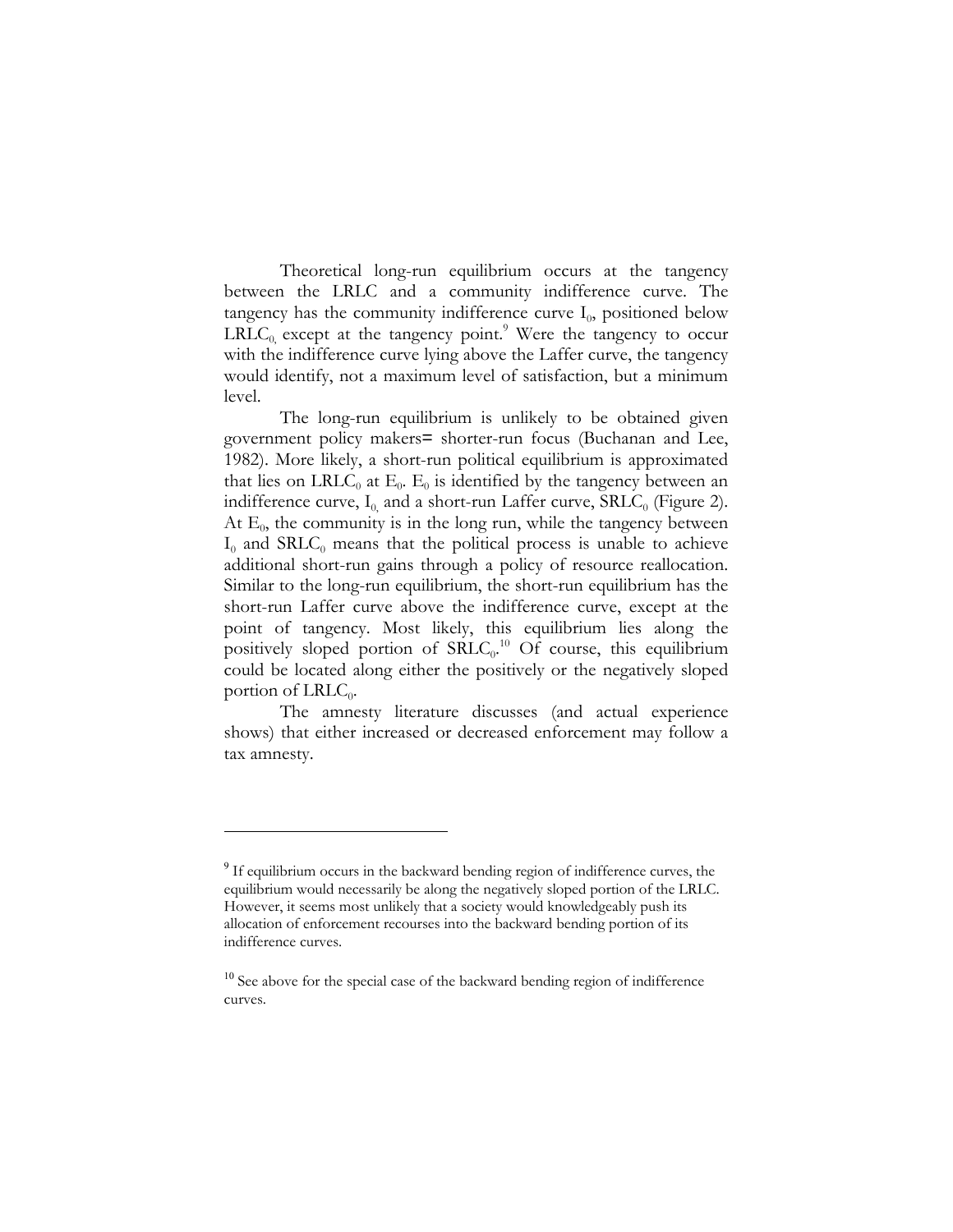A tax amnesty induces a short-run political process that rotates  $SRLC<sub>0</sub>$  about  $E<sub>0</sub>$ . The amnesty may either increase tax compliance as citizens use the amnesty to avoid detection and more severe penalty (initially assuming it as a once-in-a-lifetime offer) or decrease tax compliance as they anticipate reduced risk or future amnesties. If amnesty increases tax compliance, only harder-core tax delinquents refuse the amnesty. Therefore, the short-run demand curve for delinquency rotates about its intercept with  $LRLC_0$  to become steeper, generally less elastic; and  $SRLC<sub>0</sub>$  rotates to  $SRLC<sub>0</sub>$ ' in Figure 3. The community indifference mapping remains unchanged. Because the rotation of the short-run demand curve is about its intercept with the long-run demand curve,  $SRLC<sub>0</sub>$ ' continues to intersect LRLC<sub>0</sub> at  $E_0$ , but SRLC<sub>0</sub>' is no longer tangent to I<sub>0</sub>. In this case, following the amnesty and the short-run taxpayer response, politicians increase the allocation of enforcement resources. Though the ensuing increased risk to taxpayers leads to both increased tax revenues from the collection of delinquent taxes and tax compliance, these increases are insufficient to offset the increased cost of the enforcement. Because  $SRLC_0'$  is steeper than  $SRLC_0$  at  $E_0$ , this point is no longer an equilibrium. Rather, the tangency (political equilibrium) moves north along LRLC<sub>0</sub> to  $E_1$ . At  $E_1$ , SRLC<sub>1</sub> is both tangent to  $I_1$  and intersects LRLC<sub>0</sub>. The tangency is with community indifference curve  $I_1$ , which represents a lower level of satisfaction.

In this short-run time horizon, the equilibrium changes from  $E_0$  to  $E_1$  as policy makers increase the allocation of enforcement resources in accordance with the claimed crackdown on continuing tax cheats. This requires that resources be reallocated from other uses to enforcement. While collection of delinquent and current taxes increases, the increase fails to offset the opportunity cost of the additional enforcement resources used. This cost of enhanced enforcement exceeds the benefit from increased tax compliance resulting in decreased community satisfaction.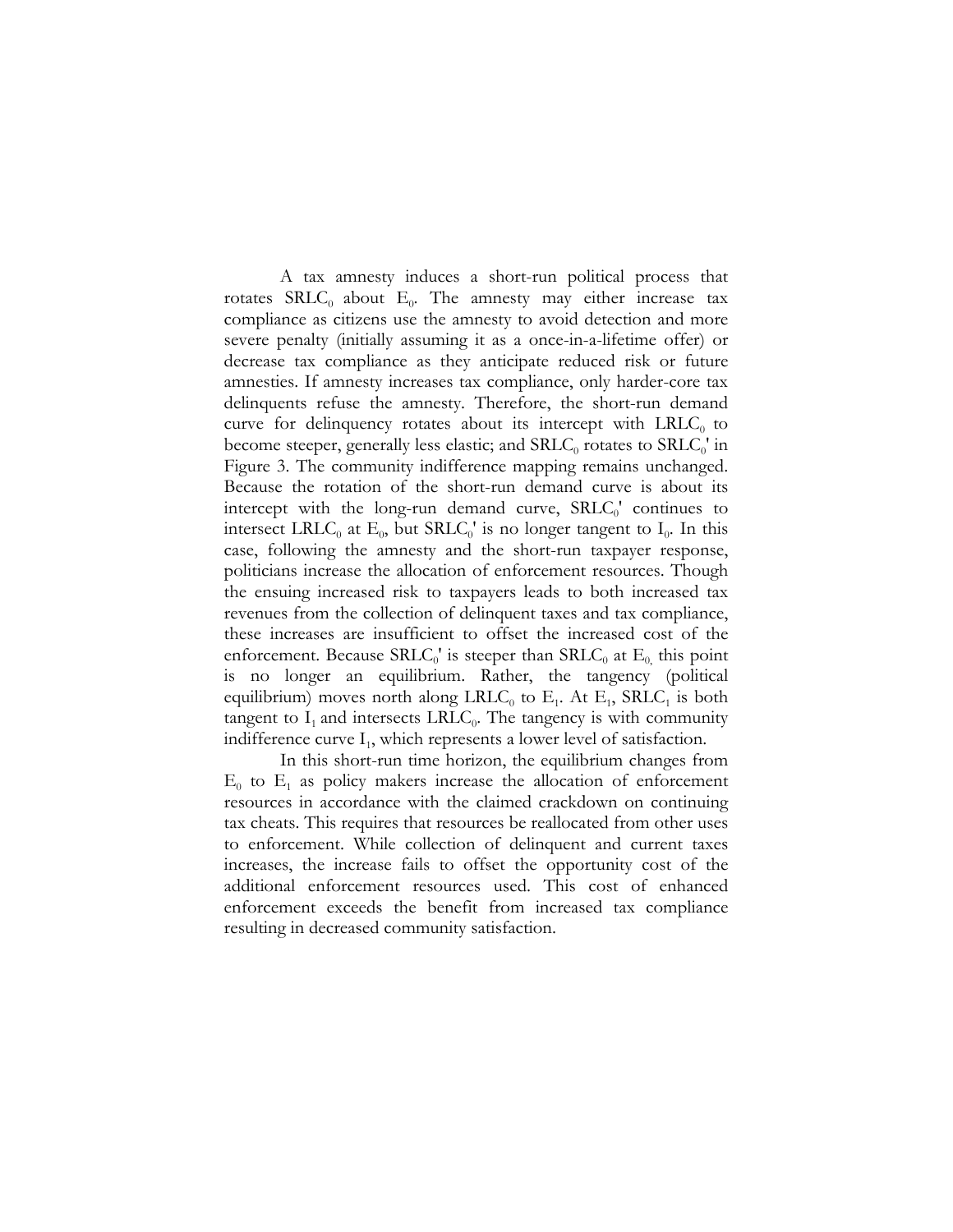This short-run situation is analogous to the Atransitional gains trap@ first developed by Gordon Tullock in 1975. The public is lured, in the short run, by fiscal considerations into accepting increased enforcement. Potential tax evaders observe the higher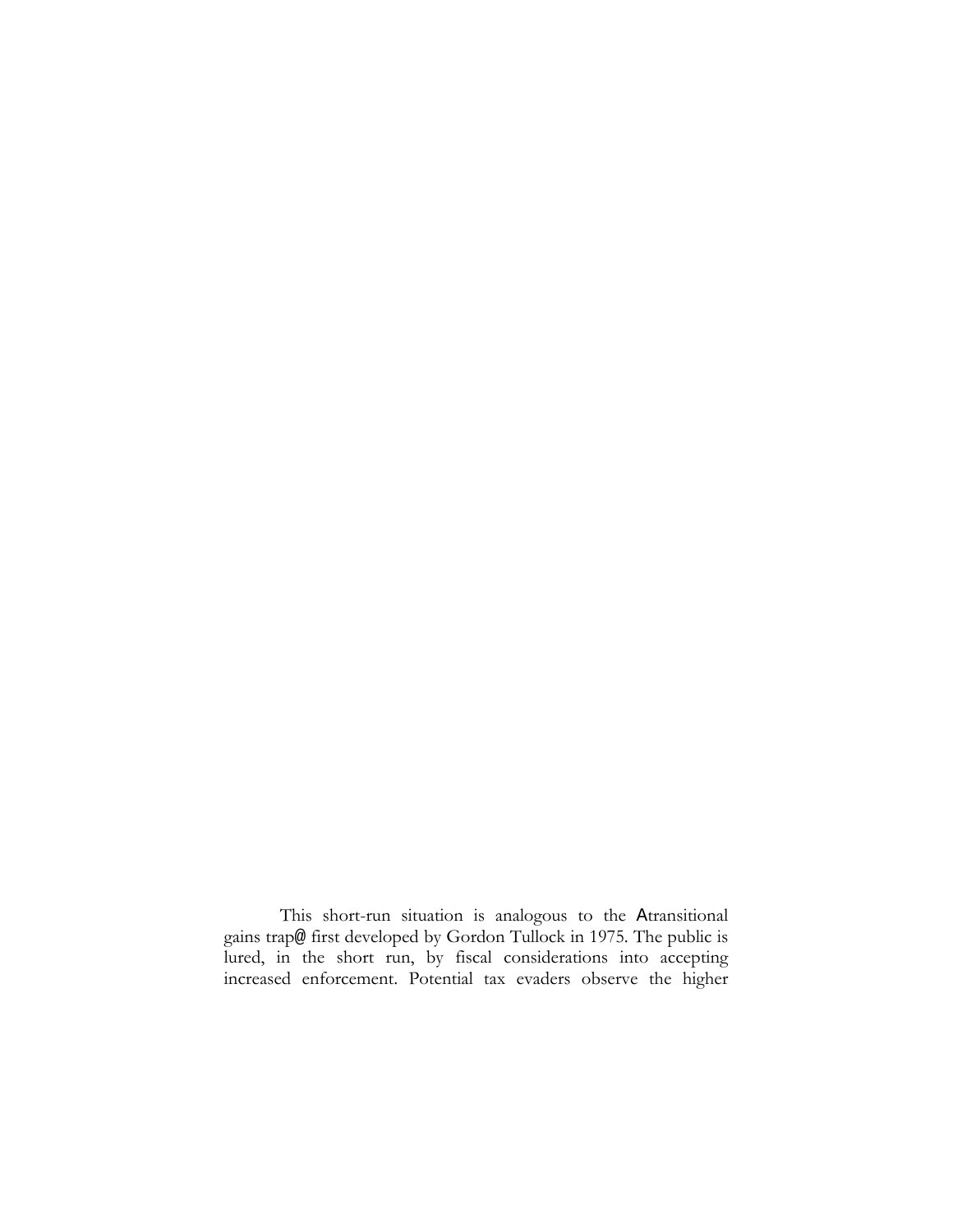levels of enforcement; and, realizing that evasion is now riskier, they factor this increased risk into their behavior. The result is that taxpayers adjust their evasion so that the amount of delinquent taxes collected increases insufficiently relative to the higher level of enforcement and societal welfare decreases. Furthermore, as tax evasion declines, the stock of delinquent taxes available for collection through enforcement declines back towards the original equilibrium. As in Tullock=s Atransitional gains trap,@ society is lured by shortrun gains to evoke sub-optimal enforcement efforts with government using too many resources to enforce the tax code. Over time, the political process loses interest in tax enforcement and reallocates resources to competing interests. As this and the amnesty become a memory, society adjusts its behavior back towards the equilibrium at  $E_0$ . Society allocates enforcement resources to other uses as the amnesty becomes irrelevant to current tax compliance. SRLC<sub>0</sub>' rotates B as does  $SRLC<sub>1</sub>$  B back to  $SRLC<sub>0</sub>$  so that society returns to equilibrium at  $E_0$ .

Of course, taxpayers may not believe that an amnesty is a one-time event. Instead, they may expect that a future amnesty will be granted. Based on this expectation and an unchanged risk level, tax evasion would increase following an amnesty because the expected compliance cost to individuals will have decreased. Therefore, the short-run demand curve (and its short-run Laffer curve) rotates to become more elastic. Indeed, according to Alm, McKee and Beck (1990, p. 23) A...the average level of compliance falls after an amnesty.@ If so, the amnesty reduces voluntary taxpayer compliance.11 The analysis of the ensuing adjustment process is symmetrical to that in the above paragraph. In this case, the shortrun Laffer curve becomes flatter so that the political equilibrium moves southwest along  $LRLC<sub>0</sub>$ , leading politicians to decrease the allocation of enforcement resources in order to adjust to the new short-run equilibrium position. There results an increase in short-run

 $11$  For a careful analysis of the conditions under which expectations of a future amnesty lessen current compliance see Alm and Beck (1990).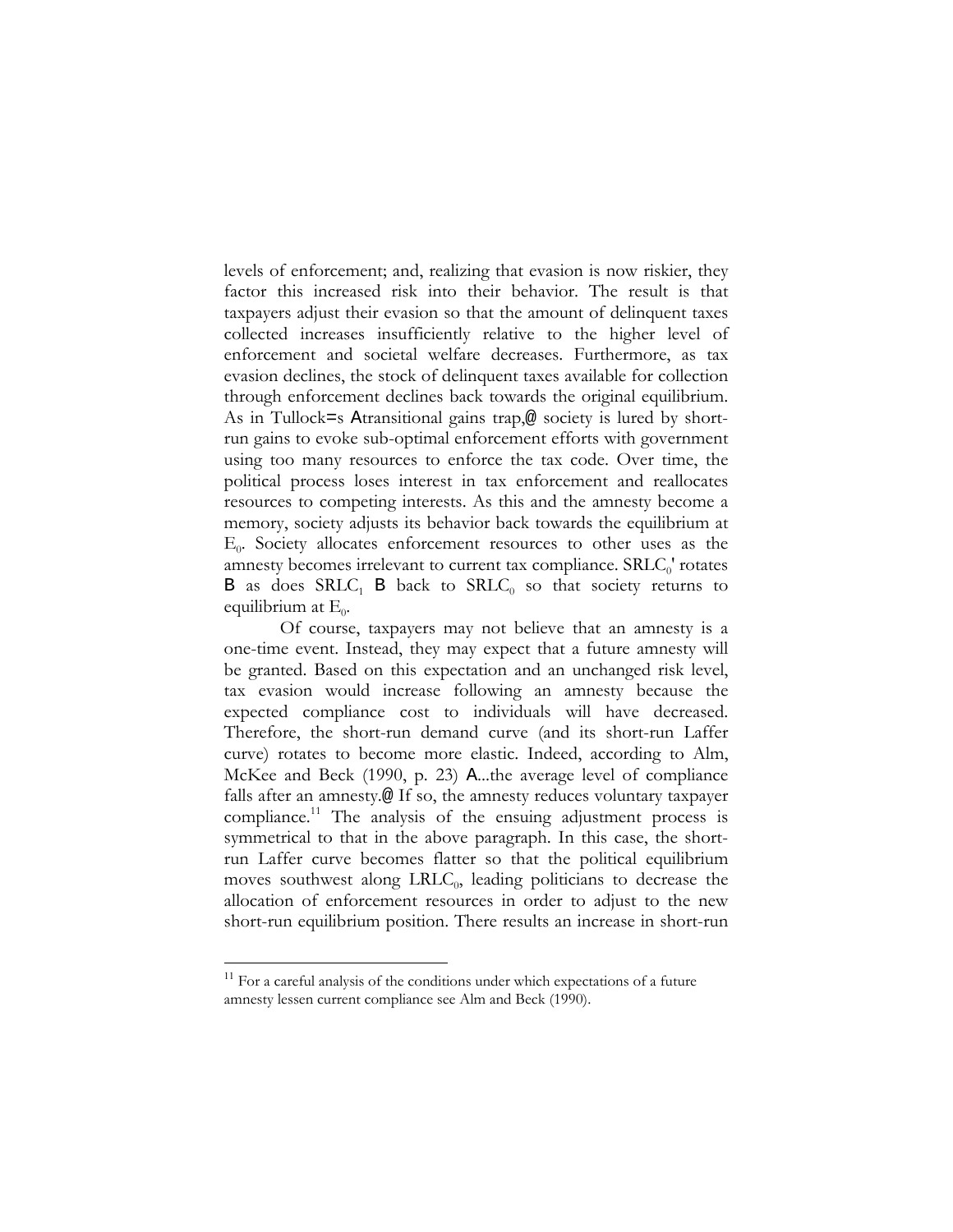community satisfaction due to the cost savings from the reduced use of some enforcement resources more than offsetting the reduction in tax revenues.

It seems unlikely that an amnesty would induce a permanent or long-run demand shift. Over time, any amnesty would be forgotten and lose its impact, becoming history to the next generation of taxpayers. However, should an amnesty induce a longrun higher level of tax compliance, additional taxpayers would expand the tax rolls. Due to this decrease in tax avoidance, the longrun demand curve in Figure 1A shifts leftward. LRLC $_0$  therefore shifts left to  $LRLC_1$  (Figure 4), with  $LRLC_1$  lying entirely to the left of  $LRLC<sub>0</sub>$ . E<sub>0</sub> is no longer the political equilibrium. Because the indifference curves have not changed the new political equilibrium lies on indifference curve  $I_2$  tangent to  $SRLC_2$  at its intersection with LRLC<sub>1</sub>. This location is northwest of  $I_0$  at a lower level of community satisfaction. However, it is not necessarily at a lower allocation of enforcement resources. The cost of the added risk due to allocating more resources to enforcement is combined with reduced tax revenues.  $E_2$  may be at a lower risk level (fewer enforcement resources). If so, the reduction in tax revenues exceeds the enforcement cost savings. Thus, the most likely outcome is a political policy that allocates additional resources to enforcement and lowers community satisfaction.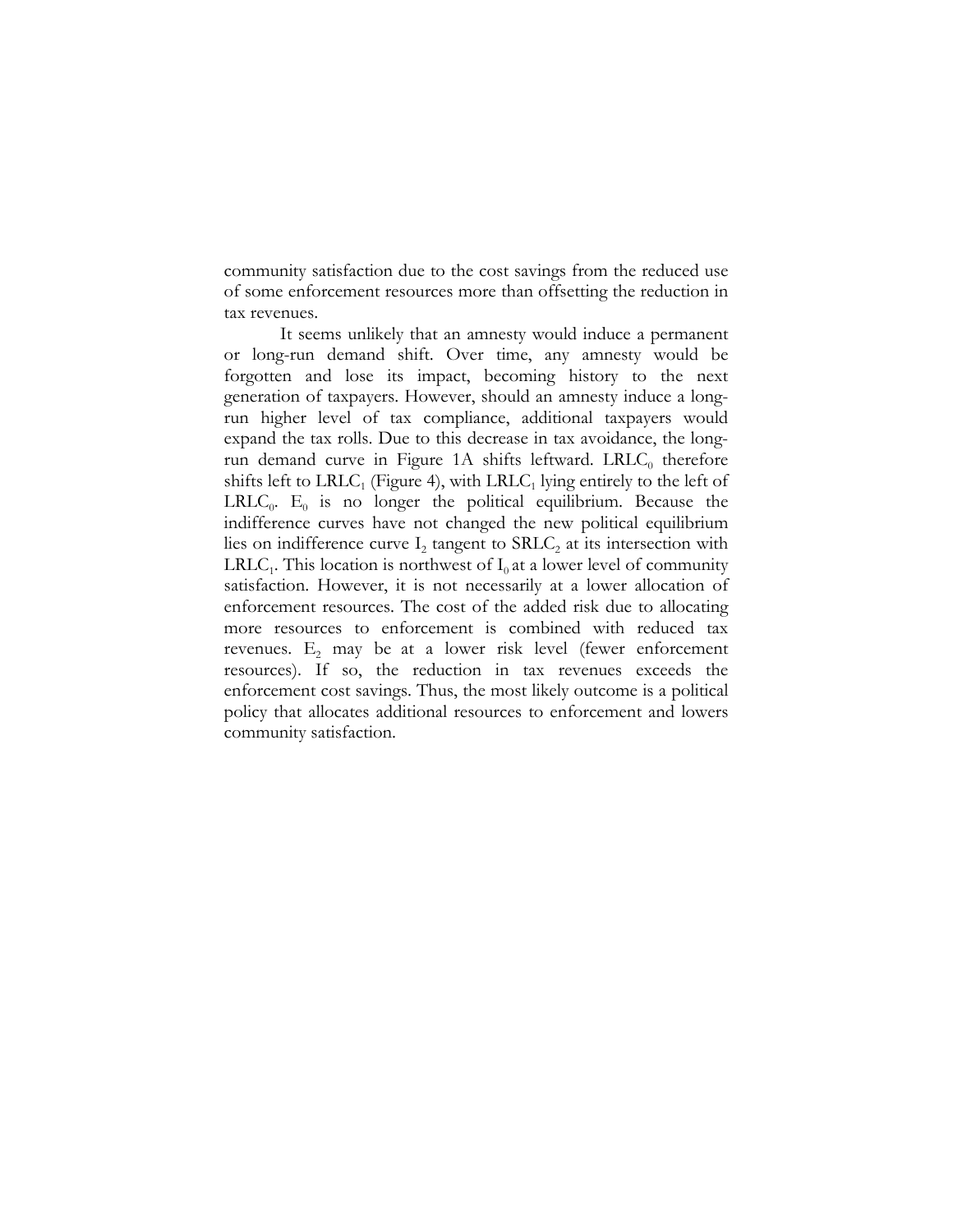Figure 4 Current & Delinquent Taxes Collected LR Adjustment to a New Political Equilibrium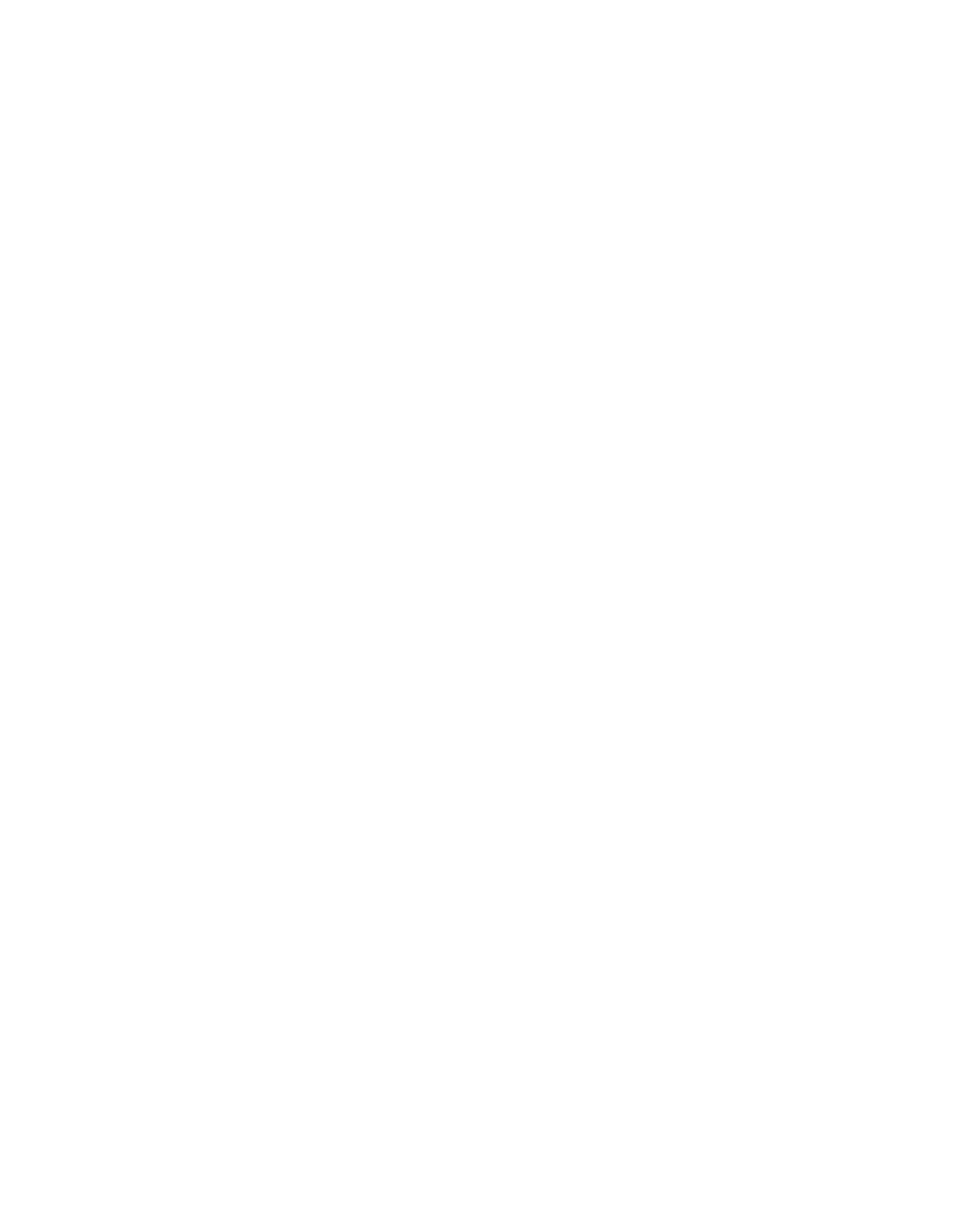# **Conclusion**

 $\overline{a}$ 

The development of the Laffer curve for tax amnesty indicates a short-run cycling from the enforcement of the tax code following an initial amnesty. The development demonstrates that the political process will initially allocate more and then fewer resources to tax code enforcement, depending upon government=s perception of how carefully society is monitoring that enforcement, or the opposite depending upon the publics short-run reaction to the amnesty.

Finally, our analysis seems to extend readily to an immigration amnesty such as in the 1986 Immigration Reform and Control Act (IRCA) and to monitoring cheating during school tests.<sup>12</sup> The concern in both circumstances, as with a tax amnesty, is over the allocation of resources relative to the incentives created by amnesty, forgiveness, or looking the other way.

<sup>&</sup>lt;sup>12</sup> As recently as 1986 the Immigration Reform and Control Act (IRCA) was passed granting legal status or amnesty for certain illegal aliens who petitioned the Bureau of Immigration and Naturalization during a 12-month period beginning May 5, 1987 (Chiswick 1988). The exact number of illegal aliens residing in the U.S. is unknown; estimates of the number range from 3.5 million to in excess of 10 million. Martin (1997) writes that up to 40 percent of California=s farm workers are illegal immigrants. According to him, this percentage was only 10 percent in 1990 indicating a growing, not a slacken, problem.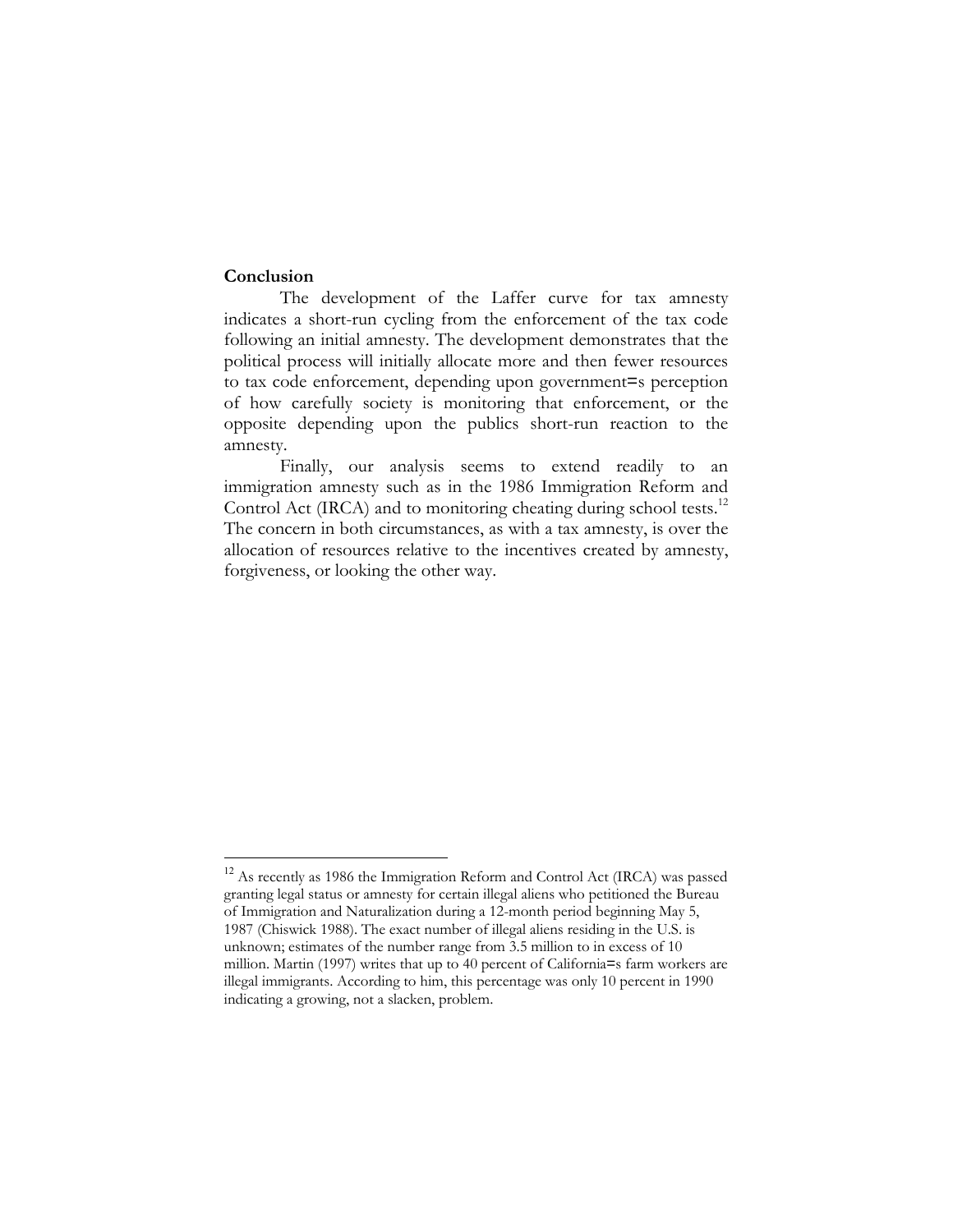#### **References**

Allingham, Michael G. and Agnar Sandmo. 1972. Income tax evasion: a theoretical analysis. *Journal of Public Economics* 1: 323-38.

Alm, James and William Beck. 1990. Tax amnesties and tax revenues. *Public Finance Quarter,* 18 (October): 433-53.

Alm, James, Michael McKee, and William Beck. 1990. Amazing grace: tax amnesties and compliance. *National Tax Journal* 43 (March): 23-37.

Andreoni, James. (1991). The desirability of a permanent tax amnesty. *Journal of Public Economics* 45: 143-159.

Becker, Gary S. 1968. Crime and punishment: an economic approach. *Journal of Political Economy* 76 (March/April): 169-217.

Buchanan, James and Dwight Lee. 1982. Tax rates and tax revenues in political equilibrium: some simple analytics. *Economic Inquiry* 29 (July): 344-54.

\_\_\_\_\_\_\_\_\_\_. 1982. Politics, time and the Laffer curve. *Journal of Political Economy* 90 (August): 816-19.

Chiswick, Barry R. 1988. Illegal immigration and immigration control. *Journal of Economic Perspectives* 2 (summer): 101-15.

Clark, J. R. and Dwight R. Lee. 1996. Sentencing Laffer Curves, political myopia, and prison space. *Social Science Quarterly* 77 (June): 245-55.

\_\_\_\_\_\_\_\_\_\_. 1997. Too safe to be safe: some implications of shortand long-run rescue Laffer Curves. *Eastern Economic Journal* 23 (spring): 127-37.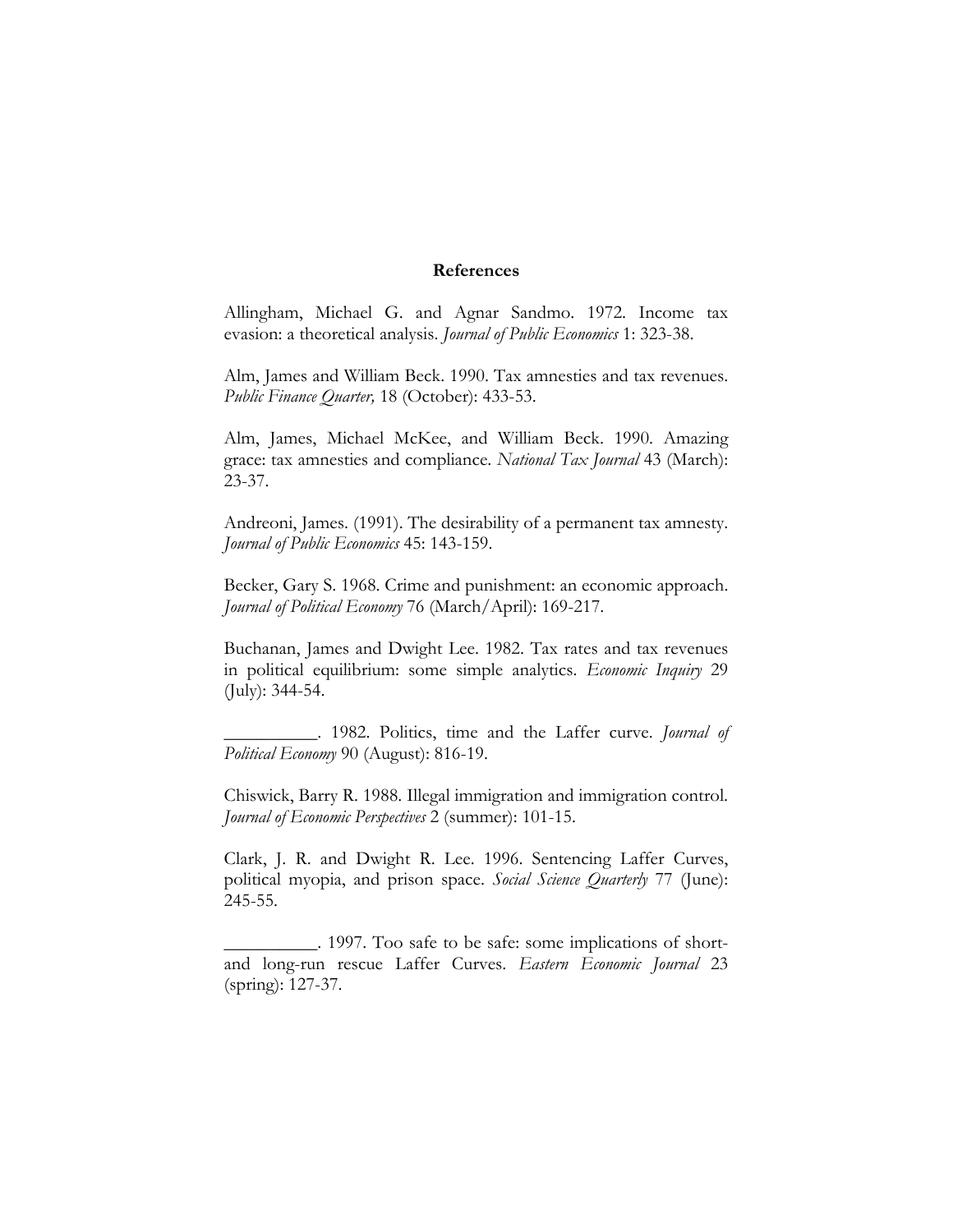Cowell, Frank A. 1985. The economic analysis of tax evasion. *Bulletin of Economic Research* 37: 163-93.

Delong, Elise and Clyde L. Posey. 1987. Federal tax amnesty: is it appropriate? *CPA Journal* 57: 38-44.

Federal Tax Administrators, AState Tax Amnesty Programs, November 22, 1982BPresent,@ May 2003, http://www.taxadmin.org/fta/rate/amnesty1.html, (10 July 2003).

Leonard, Herman B. and Richard Zeckhauser. 1987. Amnesty, enforcement and tax policy, in *Tax Policy and the Economy*, ed. Lawrence Summers (Cambridge: MIT Press), 55-86**.**

Jackson, Ira A. 1986. Amnesty and creative tax administration. *National Tax Journal* 39 (September): 317-323.

Lerman, Allen H. 1986. Tax amnesty: the Federal perspective. *National Tax Journal* 39 (September): 325-332.

Martin, Philip L. 1997. *Poverty Amid Prosperity: Immigration and the Changing Face of Rural California*. Washington, DC: The Urban Institute.

Mikesell, John L. 1986. Amnesties for state tax evaders: the nature of, and response to, recent programs. *National Tax Journal* 39 (December): 507-527.

Pennsylvania Department of Revenue. *Tax Amnesty: Final Report on the Tax Amnesty Program.* July 15, 1996.

Pilla, Daniel J. 1998. *How to Get Tax Amnesty*, White Bear Lake, Minnesota: Winning Publications, Inc.